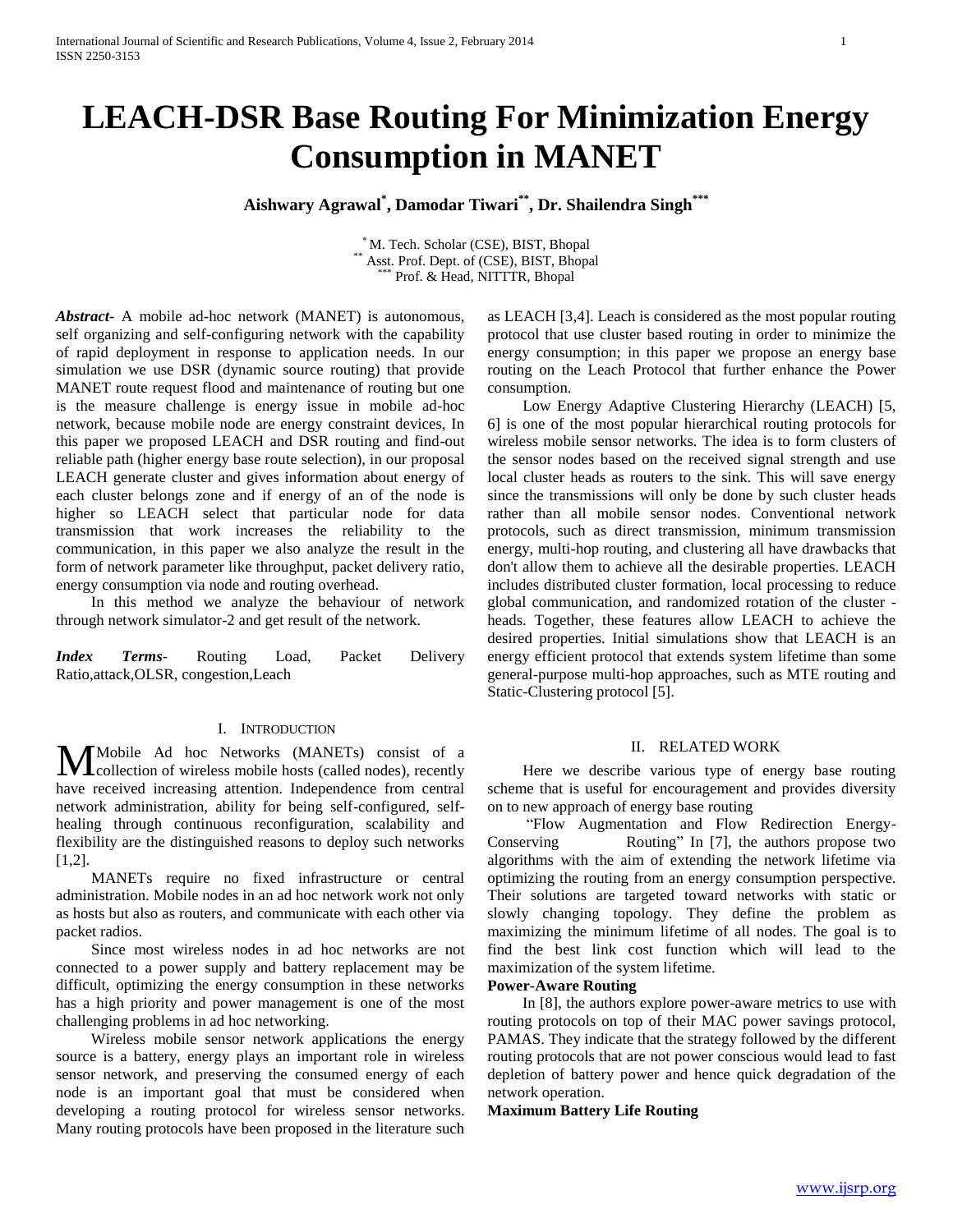In [9], a power-aware routing protocol that distributes power consumption evenly over nodes and minimizes the overall transmission power is proposed. This protocol uses the conditional max-min battery capacity routing (CMMBCR) scheme. It uses battery capacity instead of a cost function as a route selection metric. When all nodes on some possible routes between a source and a destination have sufficient remaining energy above a certain value, the route with the minimum total transmission power (MTRP) among these routes is chosen

## **Energy Drain Rate Based Routing**

 In [10], the authors propose route selection mechanisms for routing protocols based on a new metric, the drain rate. They propose the Minimum Drain Rate (MDR) mechanism which incorporates their new metric into the routing process. They also introduce the Conditional Minimum Drain Rate (CMDR) as MDR by itself does not guarantee that the total transmission energy is minimized over a given route. CDMR attempts to enhance the nodes and connections lifetime while minimizing the total transmission energy consumed per packet.

#### **Localized Power-Aware Routing**

 In [11], localized power aware routing algorithms are devised on the assumption that each network node has accurate information about the location of its neighbors and the destination node. This could be the case in static networks or ones in which a strong location update scheme is utilized. Nodes exchange location information via control messages. In the power-efficient routing algorithm, each node decides to forward packets that are intended for a certain destination to a neighbor based on the minimum transmission power between this sending node and its neighbors.

#### III. PROBLEM STATEMENT

 MANET device are work through energy and each node contain self battery backup power that leads to issue how we select the node from network because all are contain limited power so in this paper we deal and analyze LEACH-DSR base routing approach that minimize the energy consumption and increases the data delivery ratio, the selection of node on the bases of cluster formation. LEACH manages the cluster and creates the coordinator that inform to the source node for best possible path so sender established the connection.

## IV. PROPOSED SLOUATION

 In-network processing can greatly reduce the overall power consumption of a mobile ad-hoc network when large amounts of redundancy exist between nearby nodes. Rather than requiring all mobile nodes' sends energy information to be forwarded to a source node that is data sender in that environment, nodes within a region can collaborate and send only a single summarization packet for the region. In LEACH, nodes are divided into clusters, each containing a cluster head whose role is considerably more energy-intensive than the rest of the nodes; for this reason, nodes rotate roles between cluster head and ordinary mobile sensors throughout the lifetime of the network. At the beginning of each round, each sensor node makes an independent decision through a randomized algorithm about whether or not to assume a cluster

head role. Nodes that choose to be cluster heads announce their status to the rest of the network. Based on the received energy strength of these announcements, mobile nodes join the cluster that requires the least power to communicate with the cluster head (assuming transmission power control is available). During the round, the ordinary sensors in each cluster send energy information to their respective cluster heads according to a timedivision multiple access (TDMA) schedule. Inter cluster interference is reduced using different spreading codes in neighboring clusters. The cluster head sends maximum energy contained nodes information within cluster region into the sender node, and that sender sends actual data from these maximum energy based node into the receiver node

 The length of each round is chosen such that each node is expected to be able to perform a cluster head role once during its lifetime. Because there is no interaction between nodes when deciding roles, the cluster heads may be chosen such that there is no uniformity throughout the network and certain mobile nodes are forced to join clusters located at large distances from them.

In our simulation we apply leach protocol for energy base routing and network layer protocol for route request flooding we use DSR (dynamic source routing) and establish the communication between sender to destination, LEACH use the cluster head base energy information to the sender and then sender sends data to the genuine receiver, but mobile ad-hoc network is dynamic in nature so if any cluster head and any of node change their position from one to another location or energy of particular source to destination belonging path are discharge and node died so cluster head will be change and also re-broadcast energy information of new cluster head to the sender node. Through that approach we increase the life time of the data communication and save the energy of the network.

#### V. PROPOSED ALGORITHM

 Here we design algorithm for LEACH working as well as routing broadcasting on the bases of energy aware of the each node, that module useful for internal structure design of simulator. LEACH (low energy adaptive cluster head) mechanism are suitable for higher energy base node selection within the region that work minimize the route load of the source node and decreases the power consumption of the network.

| $Set$ Energy_Prot = LEACH | $\frac{1}{2}$ for energy base routing |
|---------------------------|---------------------------------------|
| $Set Node = M;$           | // Mobile Node's                      |
| Set Sender $= S$ :        | $\pi$ S $\epsilon$ M;                 |
| Set Receiver $=$ R;       | //R $\epsilon$ M;                     |
| <b>Set Routing = DSR</b>  |                                       |
| Leach method $()$         |                                       |
|                           |                                       |
| Form cluster:             |                                       |

**Form cluster; Select cluster head; Periodical\_rx energy info from all node's Save max\_energy node info value E<sup>g</sup>**

**Rreq\_bcast(S, R, pkts)**

**If** (radio-rng $\le$  = 550 m && cluster-head ==true && energy==  $E_{\sigma}$ )

**{ receives routing packet and send to next** 

**hop;**

**}**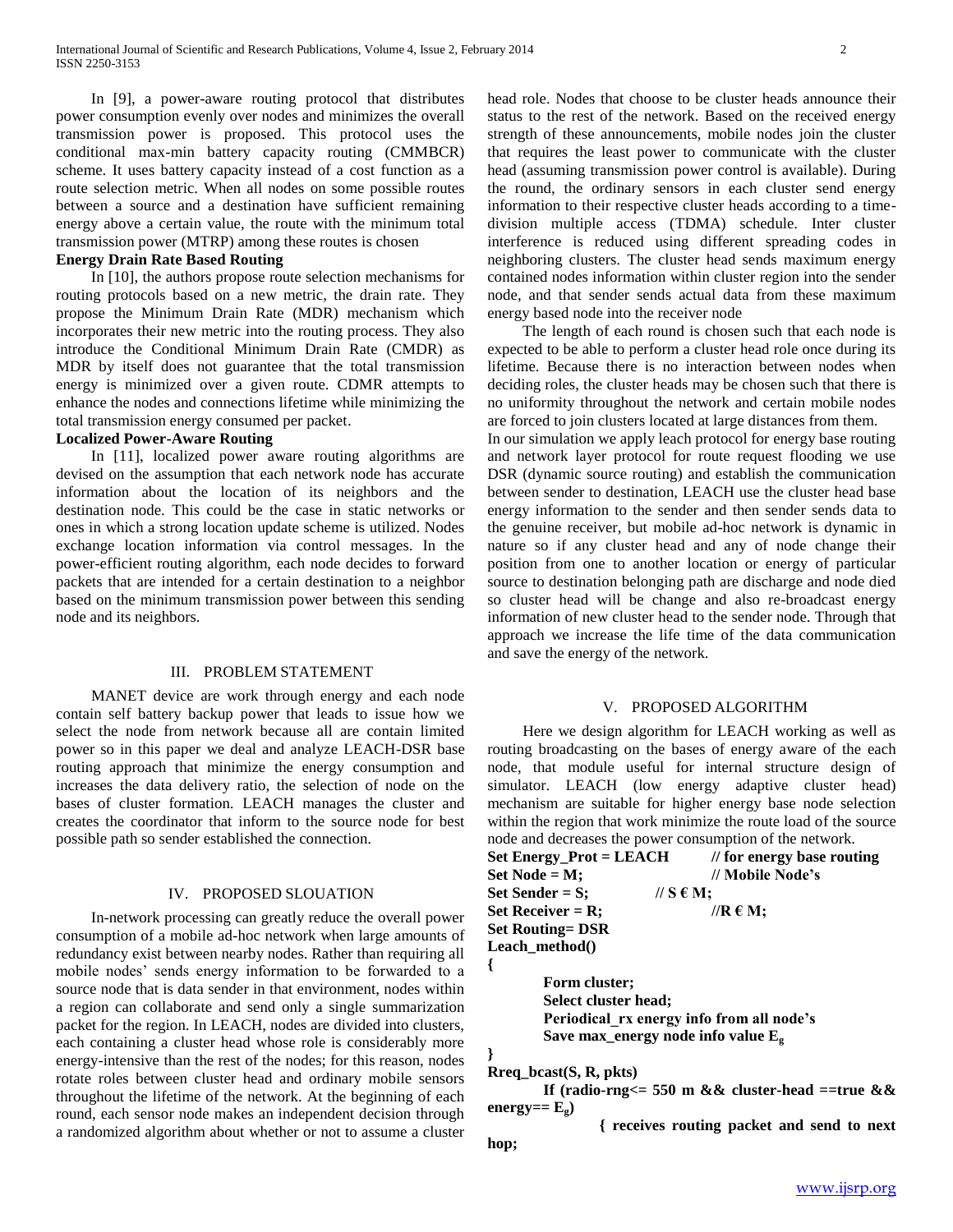**If (receiver ==R) { receives routing packet; Send ackpkt to sender;**

**} Else { receiver not exist ;} Else { node out of range or node is died}**

**Terminate session;**

#### VI. SIMULATION STUCTURE

 Ns is a discrete event simulator targeted at networking research. Ns provides substantial support for simulation of TCP, routing, and multicast protocols over wired and wireless (local and satellite) networks.

 Ns began as a variant of the REAL network simulator in 1989 and has evolved substantially over the past few years. In 1995 ns development was supported by DARPA through the VINT project at LBL, Xerox PARC, UCB, and USC/ISI. Currently ns development is support through DARPA with SAMAN and through NSF with CONSER, both in collaboration with other researchers including ACIRI. Ns have always included substantial contributions from other researchers, including wireless code from the UCB Daedelus and CMU Monarch projects and Sun Microsystems.

#### **A. Simulation Environment**

 Network simulator 2 is the result of an on-going effort of research and development that is administrated by researchers at Berkeley. It is a discrete event simulator targeted at networking research. It provides substantial support for simulation of TCP, routing, and multicast protocols [12].



**Figure 1: Network Animator scenario**

The simulator is written in  $C_{++}$  and a script language called OTcl2. Ns use an OTcl interpreter towards the user. This means that the user writes an OTcl script that defines the network (number of nodes, links), the traffic in the network (sources, destinations, type of traffic) and which protocols it will use. This script is then used by ns during the simulations. The result of the simulations is an output trace file that can be used to do data processing (calculate delay, throughput etc) and to visualize the simulation with a program called

## **B. Simulation Parameter**

 We get Simulator Parameter like Number of nodes, Dimension, Routing protocol, traffic etc.

| <b>Simulation Parameter</b>   | Value        |
|-------------------------------|--------------|
| Number of nodes               | 40           |
| Dimension of simulated area   | 800×800      |
| <b>Routing Protocol</b>       | <b>DSR</b>   |
| Simulation time (seconds)     | 100          |
| <b>Energy Aware</b>           | <b>LEACH</b> |
| <b>Transport Layer</b>        | <b>TCP</b>   |
| Traffic type                  | <b>CBR</b>   |
| Packet size (bytes)           | 1000         |
| Initial Energy (in Joule)     | Random       |
| Number of traffic connections | 10           |
| Maximum Speed $(m/s)$         | Random       |

#### **Table 1 Simulation parameter**

According to above table 1 we simulate our network.

#### **C. Performance Evaluation**

 There are following different performance metrics have showed the results on the basis of following:

 **Packet delivery ratio:** ratio of the data packets received at the destination nodes to the packets that were sent by the sources. **Routing load:** number of routing packets (and supporting protocol control packets) transmitted per data packet delivered at the destination.

 **Throughput: throughput** or **network throughput** is the average rate of successful message delivery over a communication channel from source to destination. This data may be delivered over a physical or logical link, or pass through a certain network node or mobile nodes. The throughput is usually measured in bits per second (bit/s or bps), and sometimes in data packets per second or data packets per time slot.

## VII. SIMULATION RESULT

## **A. Packet Delivery Ratio Analysis**

 Packet delivery fraction (PDF) or packet delivery ratio is a ratio of receives packets from packets sends at time unit. PDF calculated as

$$
PDF = \left(\frac{Rx}{Send}\right) * 100
$$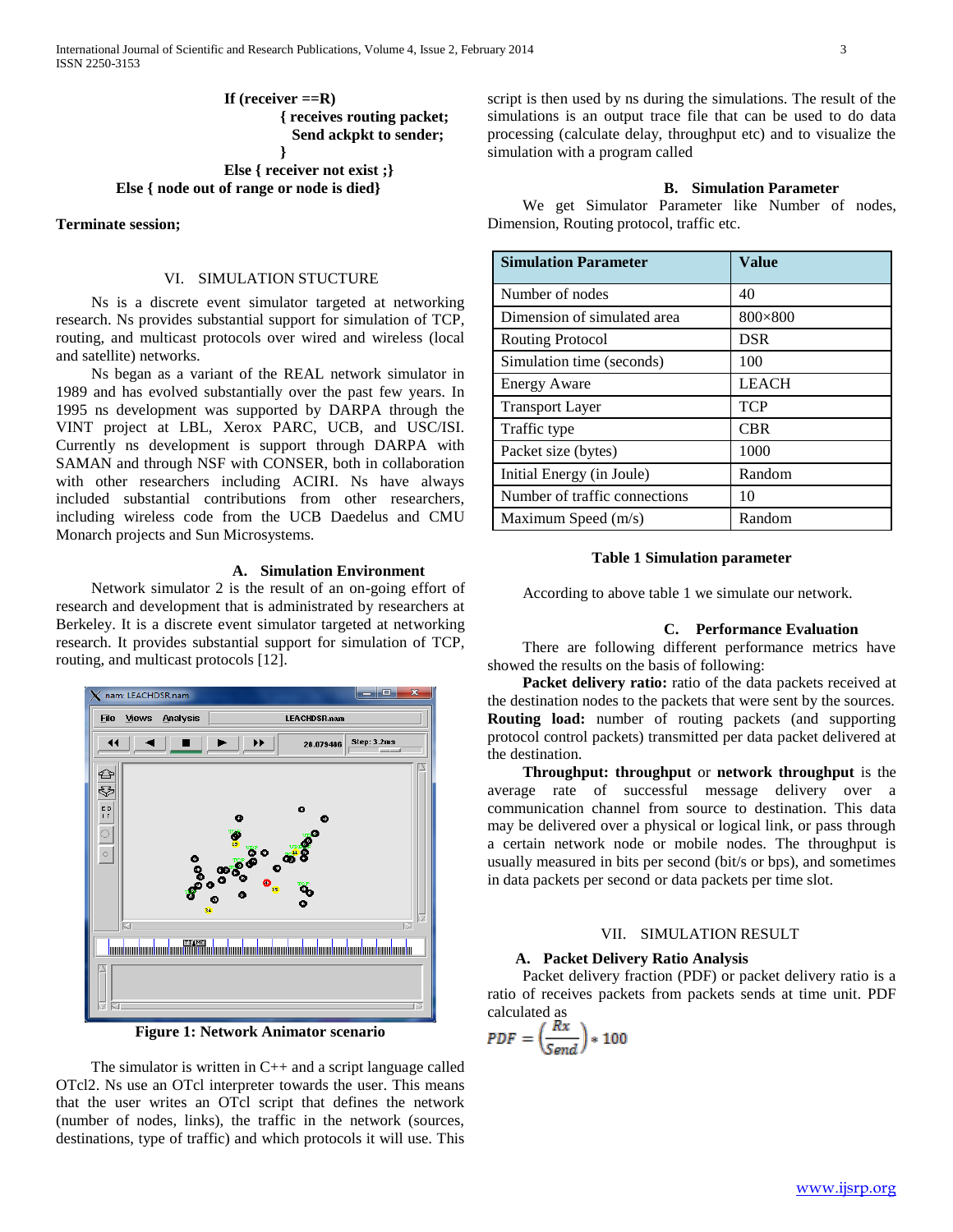

 According to formula if our PDF is best that means this performance is very good.

 In our simulation we create forty mobile nodes and generate test traffic and then analyze the packet delivery ratio, result shows our average PDF nearly 97 that is tremendous performance of the network

#### **B. Energy consumption**

 In this graph we deploy energy consumption graph that shows at particular time energy remains of the node, in our simulation we use 50 mobile node but here we shows energy consumption only first ten node's, initially we set energy of each node is random that is from 1 joule to 100 joule and apply leach protocol for energy base routing very fist leach sends maximum energy contain information to the source node so sender sends data packet through maximum energy contain node, that work increases life time of the communication.



**Figure 3: Energy analysis**

 If we take example of node 1 energy consumption graph very first we set nearly 90 joule if energy of that node and till end of simulation time  $100<sup>th</sup>$  second energy remaining of that node nearly 10 joule

## **C. Throughput Analysis**

 Here we analyze throughput of the tcp transmission case, in our simulation we create three TCP connection and get nearly sixteen hundred data has been transmitted, LEACH-DSR protocol case our network throughput are constantly perform, that is gives better performance.



**Figure 4: Throughput Analysis**

## **D. Routing Load Analysis**

 Routing load is calculated as the total number routing packets are transmitted over the successful data transmission. The increase in the routing load reduces the performance of the ad-hoc network as it consumes portions from the bandwidth available to transfer data between the nodes.



 As per graph shown it is observed that till 50 seconds of simulation routing load is slightly increases in case of node movement drastically in the network